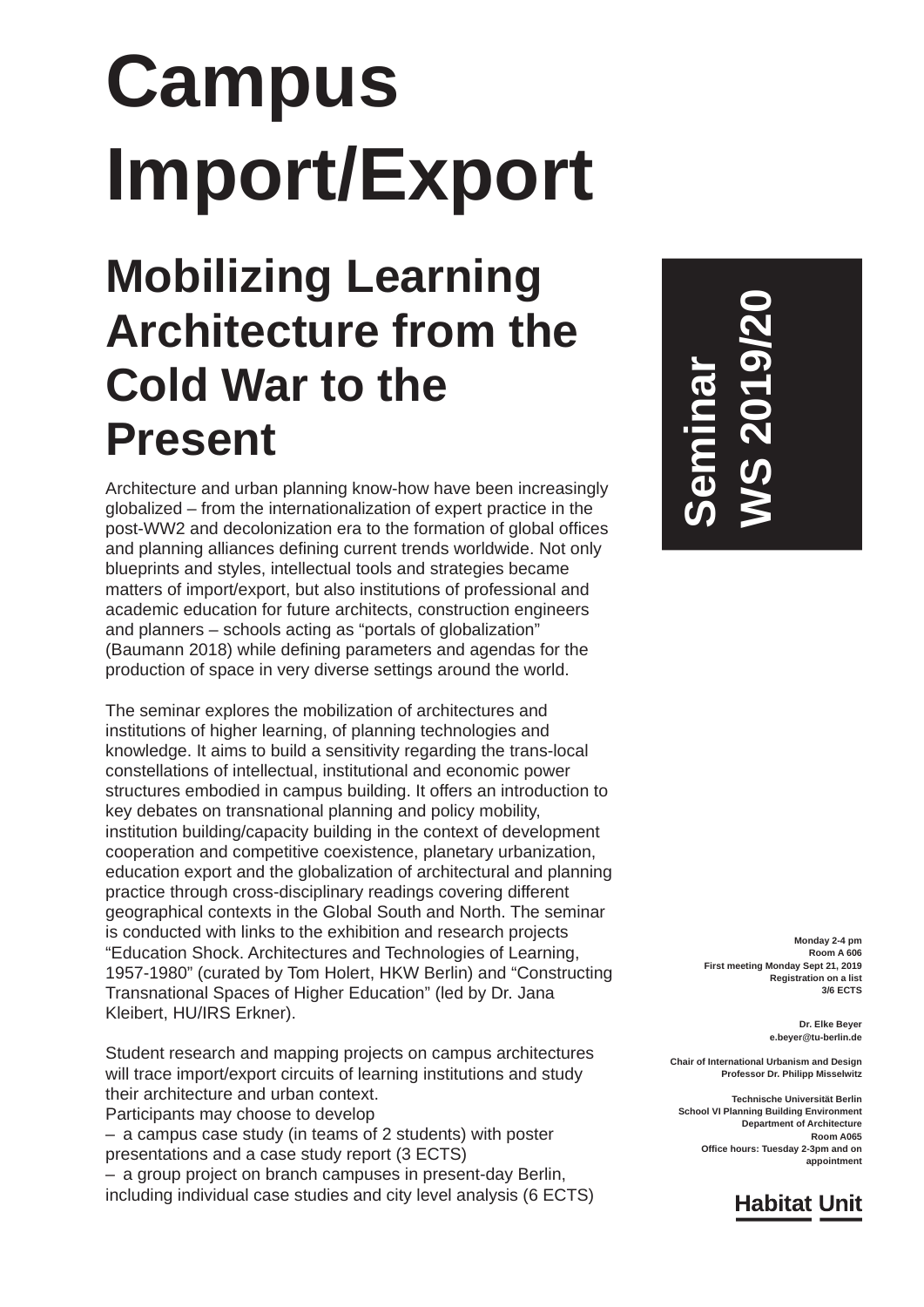## **Case Studies (3 ECTS)**

Case studies are developed as team projects (ca. 2 students). It could be helpful if your team includes participants with different disciplinary backgrounds and competencies in research, drawing and writing.

The final output consists of **3-4 A3 posters and a case study report** in order to get 3 ECTS (in addition to regular active participation in weekly discussion sessions).

The starting point for designing your research project is **a higher education facility manifesting transnational exchange**, to be chosen in conversation with the course coordinator.

#### **Research questions**

As guidelines in developing case studies, you are invited to address these questions

**What kind of architecture and urban structures/campus design have been established to enable a specific agenda of higher education?** 

**Where are they situated? How do they relate to their immediate or larger urban surroundings?**

**Which import/export circuits were involved in institution building, which local or trans-local institutional networks have been formed?** 

#### **Multiple Scales: A3 Posters**

Different scales of investigation are to be considered as a basic structure around which to build your case study:

**Architecture / Campus Urban Institutional Structures Transnational Networks and Flows**

Each scale requires different approaches of mapping or architectural drawing to visualize research findings and arguments. These visualizations are to be developed on a sequence of A3 posters in the first half of the term.

A template (IDML) for the A3 posters and the case study report will be provided on the seminar cloud as a working document for the case studies.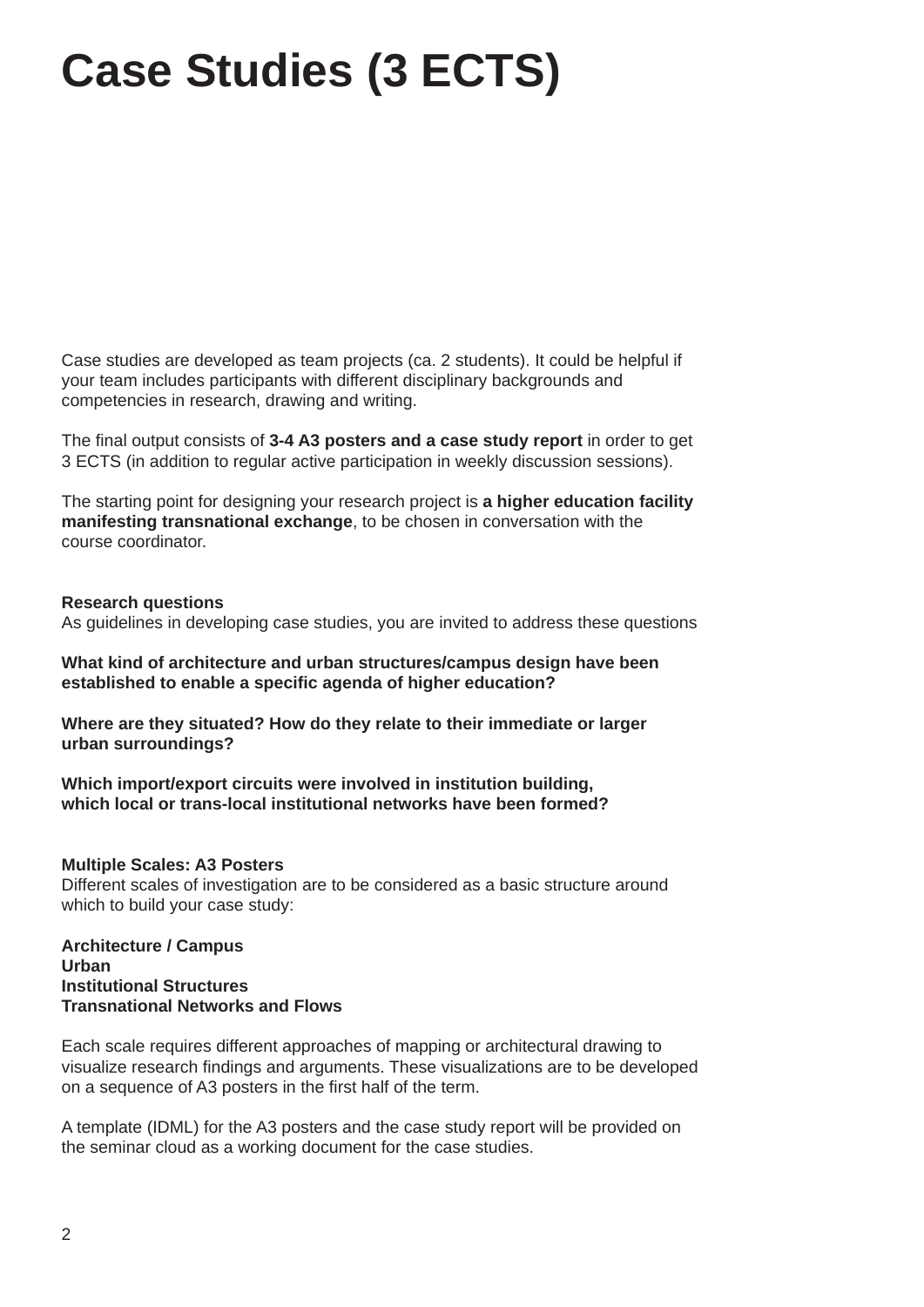#### **Case Study Report**

To elaborate your argument and case study findings, you are asked to write a case study report accompanying the A3 posters (ca. 2500 words plus references for text, maps and drawings, submission at the end of term)

In the paper you are expected to relate reading from the course to the topic you have chosen. You are encouraged to include photographs or other graphical elements in the report to support your arguments.

#### **Sources and References**

In posters and report always clearly identify the sources for the information and arguments you present by a short reference in brackets (Author Year: Page).

A list of complete references you have used or quoted must be added at the end of the report (not included in the word count).

#### **Timeline**

| Nov 4 to 11   | Definition of case studies.<br>Selection of research objects.<br>Submission of 1 page abstract stating your topic and identifying<br>relevant sources of information and research literature. |  |  |  |
|---------------|-----------------------------------------------------------------------------------------------------------------------------------------------------------------------------------------------|--|--|--|
| <b>Nov 11</b> | Presentation of hand drawings/sketches for A3 posters.                                                                                                                                        |  |  |  |
| Dec 2         | <b>Case Study Poster Drafts – Desk critique (individual slots)</b>                                                                                                                            |  |  |  |
| Dec 9/16      | <b>Case Study Poster Presentations</b><br>(with guest critics Zvi Efrat and Tom Holert)                                                                                                       |  |  |  |
| Jan 6 to 15   | <b>Case Study Reports – Draft Submission (optional)</b>                                                                                                                                       |  |  |  |
| <b>Feb 10</b> | <b>Final Poster Exhibition (with guests)</b><br><b>Final Submission of Case Study Reports</b>                                                                                                 |  |  |  |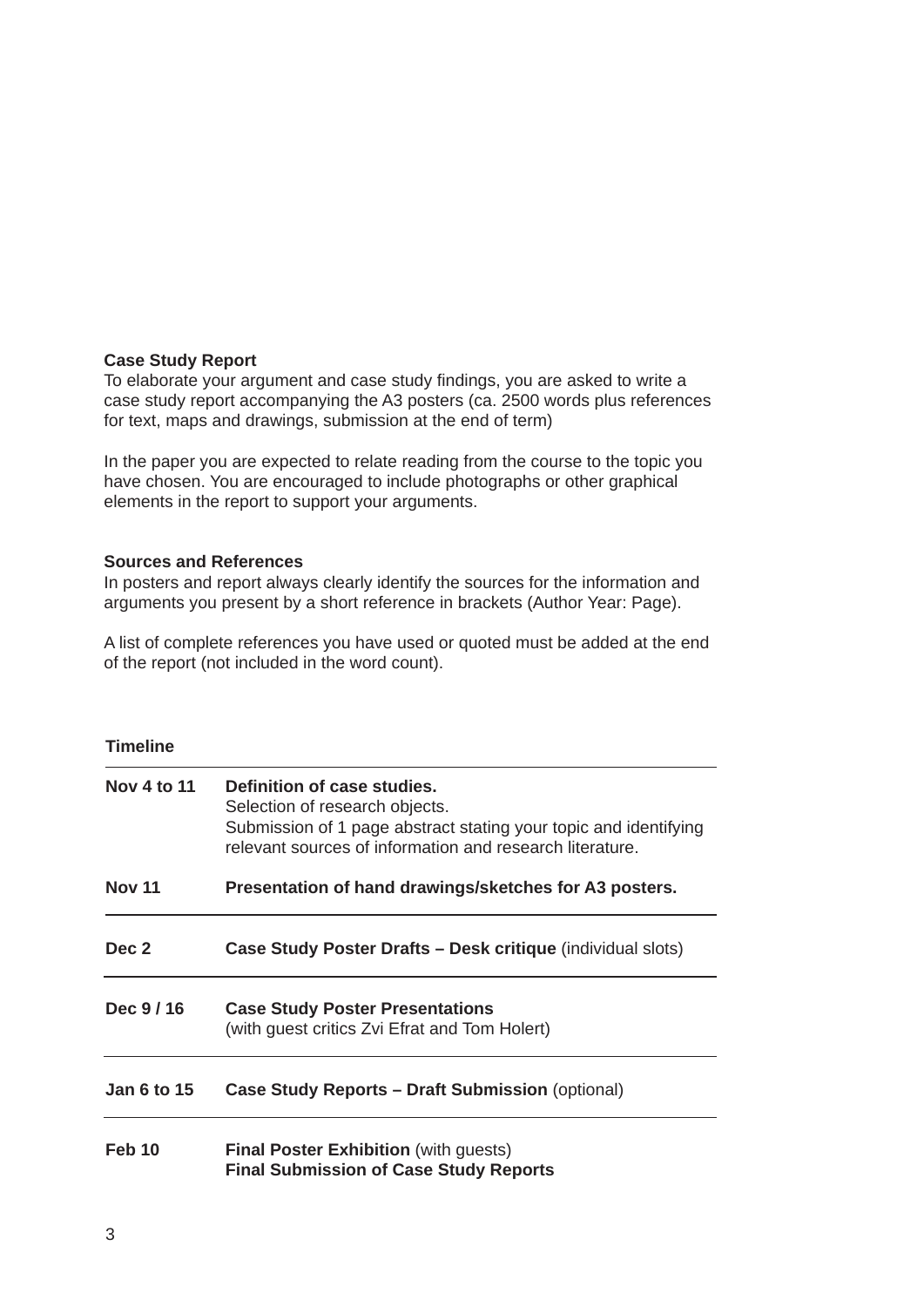### **Group project: Berlin Branch Campus City (6 ECTS)**

A larger group project on branch campuses in present-day Berlin can be developed by participants interested to engage more in-depth with present-day international branch campus import/export and its (trans-)local repercussions.

This project also includes **individual branch campus case studies, combining several scales of analysis (architecture, urban, institutional, transnational)**, but expands and complements them by developing **a translocal analytical perspective at city level** in order to get 6 ECTS.

The formats, tools and research questions or focal points of this city analysis are to be elaborated and designed in a group process by participants of the project (in interim conversation with the course coordinator and guests).

This could include mapping and inventories on a city scale, from a typological or chronological viewpoint, in-depth probing into trends and effects of international higher education in Berlin such as location choices, property development, governance (accreditation, incentivization), visibility and branding, selective and temporary migration ("elite parallel societies"), student housing requirements and development, impacts on the immediate or wider urban context, or other issues emerging from the research.

Complementing **posters with architectural drawings, maps and diagrams**, a written **group project report** should summarize and discuss research findings (structure and length tbc, layout template provided analogous to case study reports).

In posters and report always clearly identify the sources for the information and arguments you present by a short reference in brackets (Author Year: Page).

A list of complete references you have used or quoted must be added at the end of the report (not included in the word count).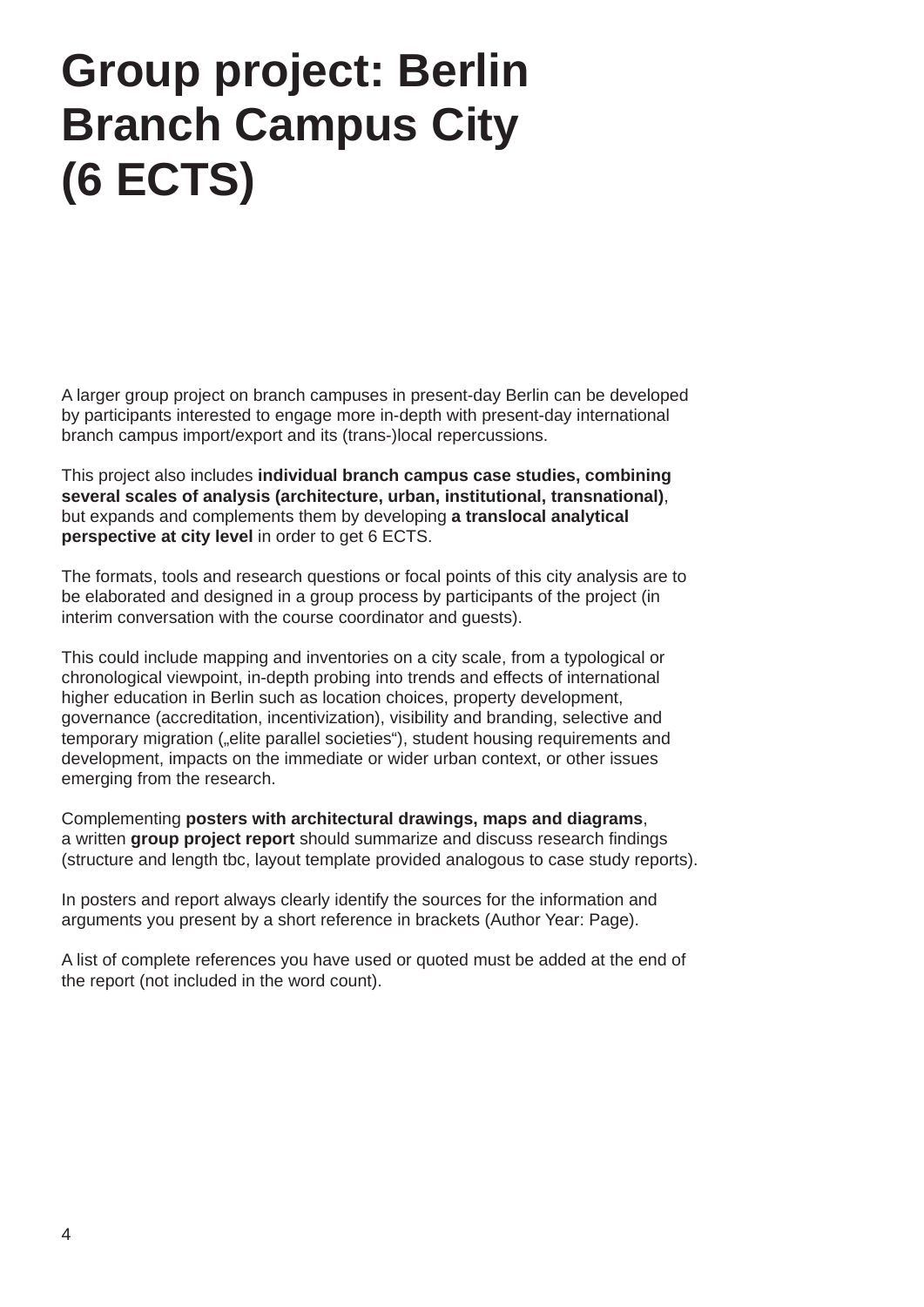### **Preview / Possible Timeline for Group Research Project**

| <b>Oct 28-</b><br>Nov <sub>4</sub> | Berlin Branch Campus Inventory or preliminary mapping to<br>define research objects and case studies.                                                                                                                                                |  |  |
|------------------------------------|------------------------------------------------------------------------------------------------------------------------------------------------------------------------------------------------------------------------------------------------------|--|--|
| Nov 11-<br><b>Dec 16</b>           | Case study analysis in smaller teams of 2-3 participants<br>(desktop research, site visits/interviews if possible)<br>Analytical drawings of architecture, urban scale, institutional<br>structures/translocal relations for sequence of A3 posters. |  |  |
| Dec $2-$<br><b>Dec 16</b>          | <b>Research Design for city-level analysis</b><br>In the group, identify focal points for analysis at city level, based<br>on case study findings and general research. Suggest formats,<br>appropiate tools and work teams within the group.        |  |  |
| <b>Dec 16</b>                      | Presentation of campus case studies and research design<br>for city-level analysis<br>Guest critics Tom Holert, Philipp Misselwitz, et al.                                                                                                           |  |  |
| <b>Jan 13</b>                      | Interim presentation of city level analysis<br>(theses, visualizations, mappings)<br>Guest critics Jana Kleibert & Team                                                                                                                              |  |  |
| $Feb$ 10                           | <b>Final Poster Exhibition &amp; Presentation (with guests)</b>                                                                                                                                                                                      |  |  |
|                                    | <b>Final Submission of Group Project Report</b>                                                                                                                                                                                                      |  |  |